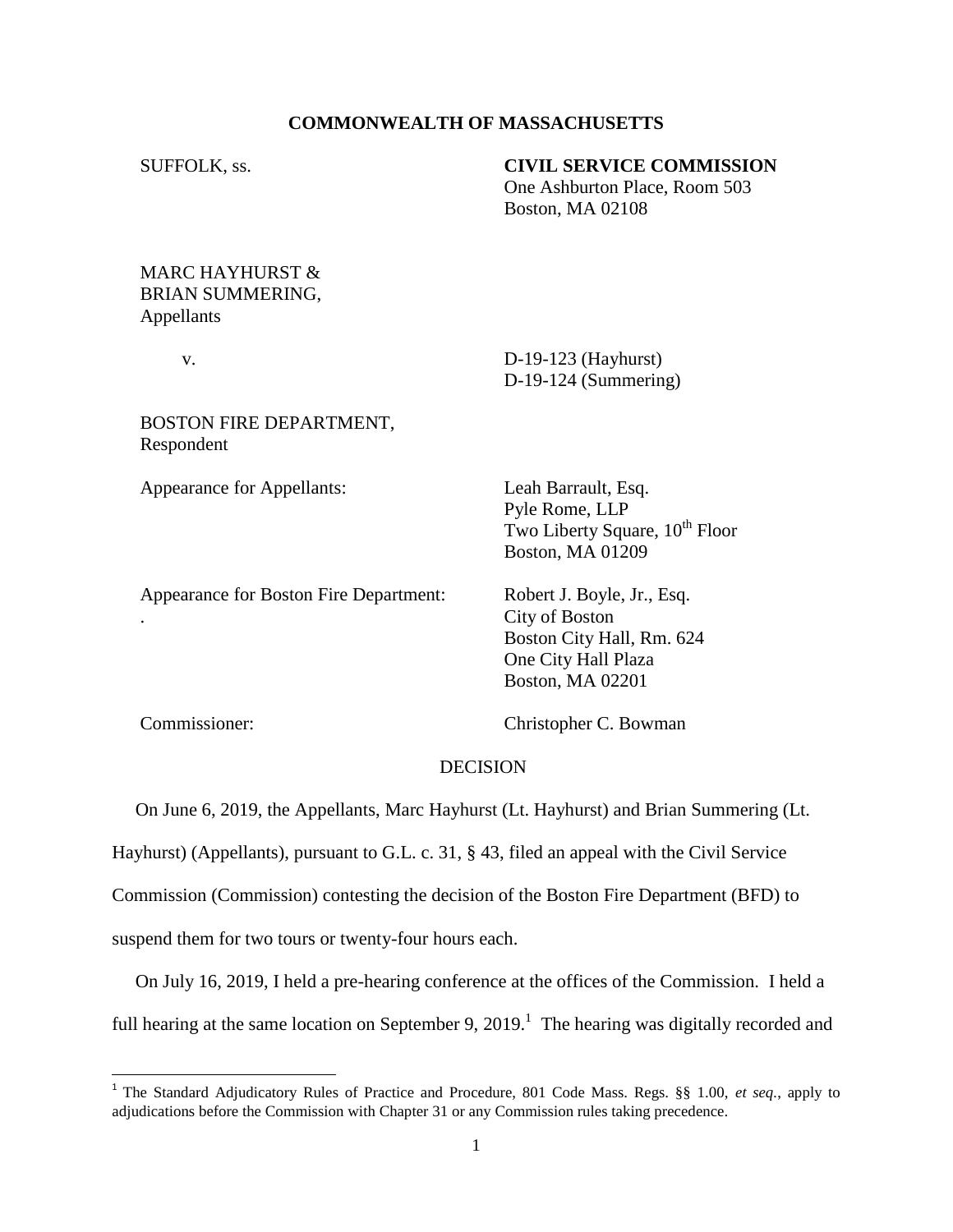both parties were provided with a CD of the recording.<sup>2</sup> The hearing was private. The parties

submitted post-hearing briefs on November 22, 2019.

# **FINDINGS OF FACT**

Thirty-six Respondent Exhibits (Exhibits  $R1 - R36$ ) and six Appellant Exhibits (Exhibits A1-

A6) were entered into evidence. Exhibits  $A4 \& A5$  were deemed confidential and are

impounded. Based on these documents, the testimony of:

*Called by the BFD:*

- Connie Wong, Deputy Commissioner of Labor Relations, HR & Legal Affairs;
- Robert Calobrisi, Deputy Fire Chief, Division 1 / Group 3;
- David Walsh, Deputy Fire Chief, Personnel;
- **John Walsh, Deputy Fire Chief, Operations;**

# *Called by Appellants:*

- Brian Summering, Appellant;
- Marc Hayhurst, Appellant;

and taking administrative notice of all matters filed in the case and pertinent statutes, case law,

regulations, policies and reasonable inferences drawn from the evidence; I make the following

findings of facts:

- 1. Lt. Hayhurst has been employed by the BFD for twelve years and has served as a fire lieutenant since 2016. He has no prior discipline. (Testimony of Hayhurst & Exhibit A2)
- 2. Lt. Summering has been employed by the BFD for twenty-eight years and has served as a fire lieutenant since 2017. He has no prior discipline. (Testimony of Summering and Exhibit

A1)

 $\overline{\phantom{a}}$ 

3. On December 13, 2018, the Appellants were the superior officers on duty for the night tour at the fire station on Hanover Street in the North End of Boston. (Testimony of Appellants)

 $2<sup>2</sup>$  If there is a judicial appeal of this decision, the plaintiff becomes obligated to use the copy of the CD provided to the parties to supply the court with the written transcript of the hearing to the extent that he/she wishes to challenge the decision as unsupported by the substantial evidence, arbitrary and capricious, or an abuse of discretion.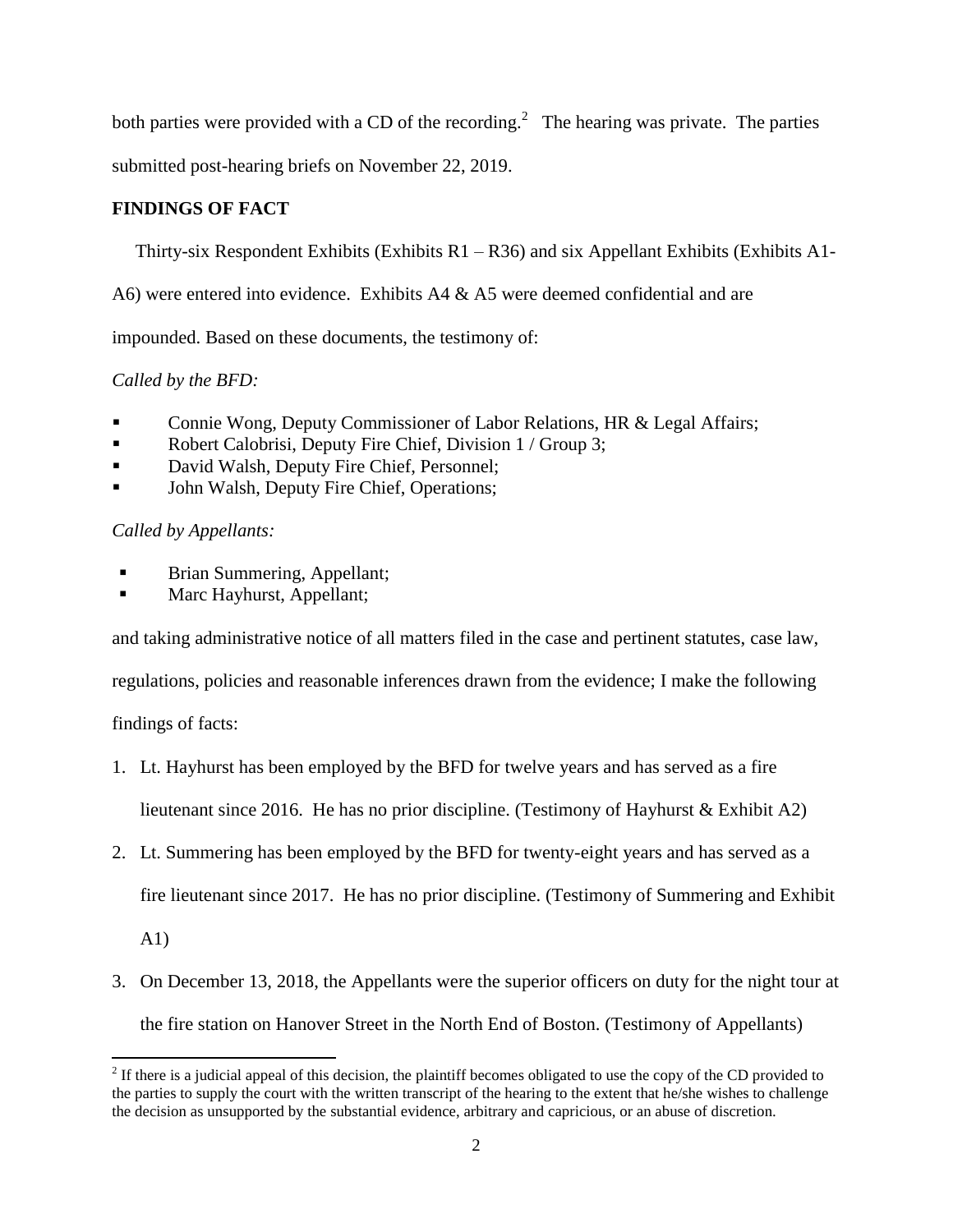- 4. FF CB, a black male, was assigned to the North End fire station on December 13, 2018. He has been a Boston firefighter for about twelve (12) years, and is also currently employed as a nurse at several local hospitals. Previously, FF CB served eight years as an Army Reservist, specializing in nuclear, biological, and chemical warfare. (Exhibit R35: Testimony of CB)
- 5. Between 12AM and 1AM on December 13, 2018, FF CB was in the station's TV room sitting in a recliner playing a video game called "Ark" on his Playstation gaming console. (Exhibit 35: Testimony of FF CB)
- 6. A white firefighter (GL), who was not on duty that night, entered the TV room with Chinese food, stumbling and smelling strongly of alcohol on his person and breath. GL sat in a chair to the right of the recliner, and asked FF CB if he would like any Chinese food. FF CB declined and FF GL left the room. (Exhibit 35: Testimony of FF CB)
- 7. Shortly thereafter,. FF GL returned to the TV room, and sat in a recliner chair approximately nine (9) feet behind FF CB. FF CB heard the sounds of FF GL eating food from a bowl. (Exhibit 35: Testimony of FF CB)
- 8. FF CB stood up from his recliner, and exited the TV room to inform his commanding officer that night, Lt. Summering, of the incident. Lt. Summering was in his quarters located down a hallway outside the TV room. (Testimony of FF CB and Lt. Summering)
- 9. When FF CB knocked on Lt. Summering's door, Lt. Hayhurst, commanding officer on the engine that night, also opened the door to his adjacent quarters. (Testimony of Lt. Summering and Lt. Hayhurst)
- 10. FF CB told Lt. Summering: "You better get fucking [FF GL] out of the TV room before I punch him in the face. He's drunk, he's saying [n-word] this, [n-word] that, and spitting on the floor." (Testimony of Lt. Summering and Lt. Hayhurst)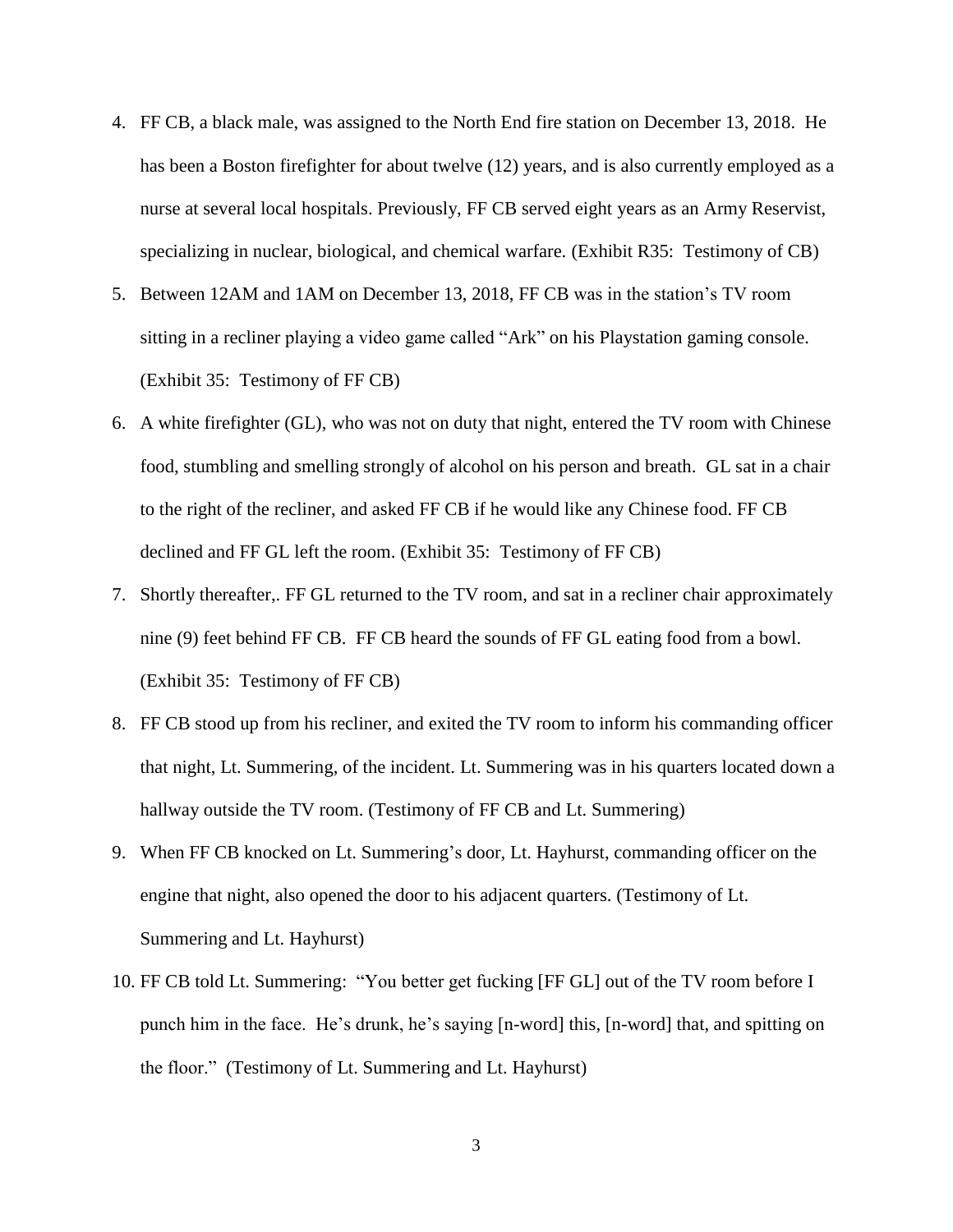- 11. Lts. Summering and Hayhurst walked down the hall to the TV room, followed by FF CB. FF GL was slouched on a couch. One of the Lts. said "come on, [FF GL], get up," or similar words to that effect. FF GL complied, and they guided him out of the TV room to the bunk room. (Exhibit 35: Testimony of FF CB, Lt. Summering and Lt. Hayhurst)
- 12. When the Lts. addressed him as he was slouched on the couch, FF GL's demeanor indicated that he was intoxicated. (Exhibit 35: Testimony of Lt. Summering).
- 13. Lt. Summering told FF CB that the incoming Captain would handle the situation in the morning. FF CB informed Lt. Summering that he wanted FF GL to transfer out of the firehouse. (Exhibit 35: Testimony of Lt. Summering)
- 14. Approximately an hour after this incident, FF CB called his girlfriend to tell her he was fine and to say good night. (Exhibit 35: Testimony of CB)
- 15. FF CB slept in the TV room that night, which is his normal practice. (Exhibit 35: Testimony of FF CB)
- 16. Lt. JS arrived at the firehouse at around 6:30AM on December 13, 2018. Firefighter CB recounted to Lt. JS that FF GL, who was off-duty, had come into the TV room, intoxicated, started using the n-word and spat in FF CB's direction. (Exhibit 35: Testimony of Lt. JS)
- 17. Fire Captain JR also arrived at the firehouse around 6:30 A.M. on December 13, 2018. Lt. Summering met him on the street outside the station and told Captain JR about the events of the early morning hours. Specifically, Lt. Summering told Captain JR that FF CB had knocked on his door and told him that FF GL was in the TV room "using the N-word and spitting all over the place." Around that same time, Lt. Hayhurst confirmed Lt. Summering's version of events to Cpt. JR. (Exhibit 35: Testimony of Captain JR)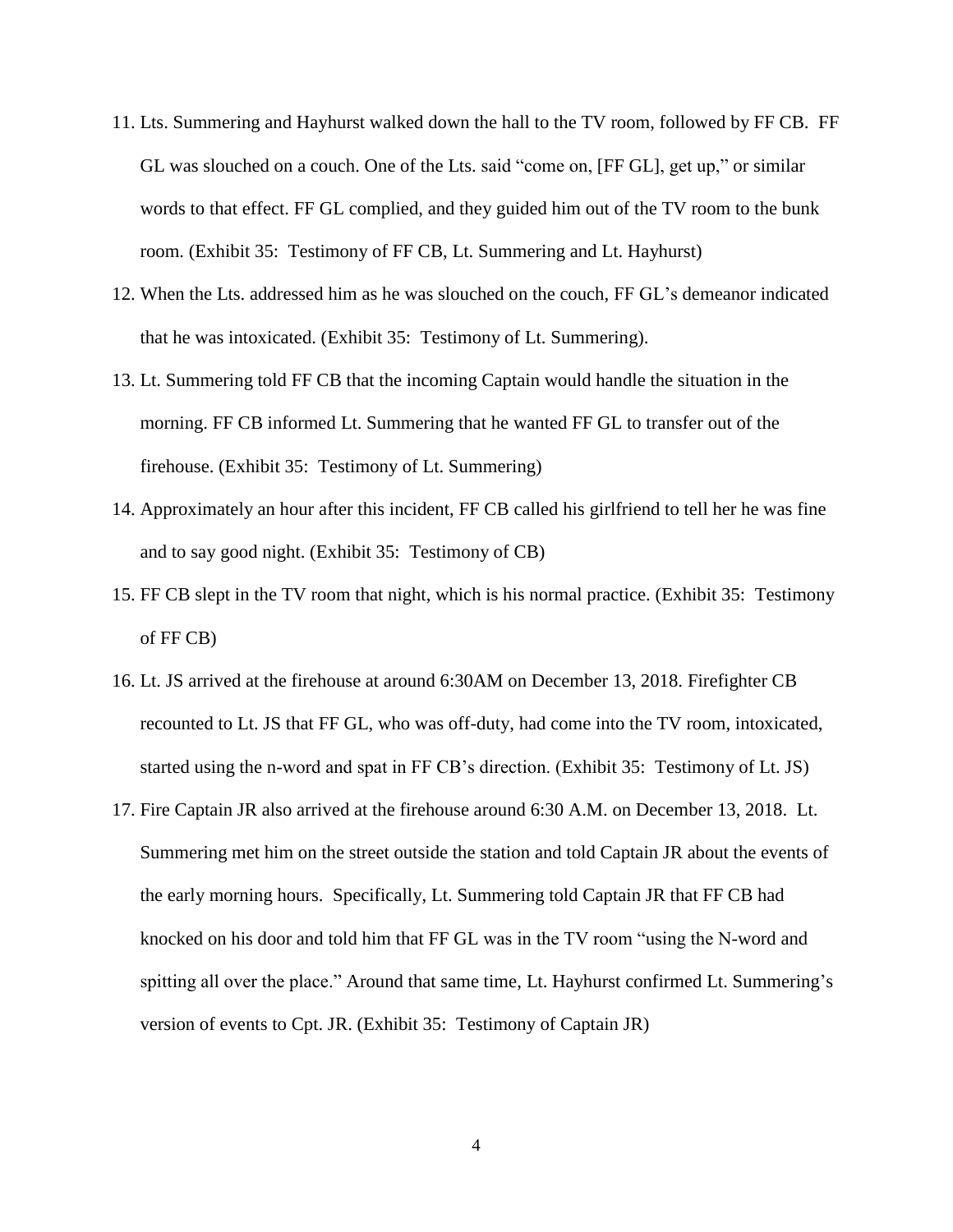- 18. Captain JR then saw FF CB on the apparatus floor, and asked FF CB to accompany him to his office upstairs. Once in his office, FF CB told Cpt. JR that, earlier in the morning, FF GL entered the TV room intoxicated, with Chinese food and started calling FF CB the n-word multiple times. FF CB told Captain JR that he wanted FF GL to transfer out of the station. (Exhibit 35: Testimony of Captain JR)
- 19. Captain JR and Lt. JS then met with FF GL to question him about what had occurred. Captain JR told FF GL that FF CB had accused FF GL of using the n-word and spitting in his direction hours earlier in the TV room. In response, FF GL: a) said he had been trying to watch a movie in the TV room at the time; b) referenced a movie by the name of *Once Upon a Time in America*; and c) said "no, I didn't say that" in reference to the n-word. (Exhibit 35: Testimony of Captain JR)
- 20. FF GL acknowledged to Captain JR and Lt. JS that he had been drinking the night before and that he had just lost a close friend. (Exhibit 35: Testimony of Captain JR)
- 21. Captain JR observed that FF GL looked "out of it" and he (Captain JR) could smell alcohol on FF GL's breath. (Exhibit 35: Testimony of Captain JR)
- 22. After that meeting, FF GL approached FF CB on the apparatus floor of the firehouse. FF GL stated "I could kiss you right now," which FF CB interpreted as being "fake nice." FF GL. further stated "I'm sorry if I said something that offended you," or something similar, referring to the incident in the early morning hours. ( Exhibit 35: Testimony of FF CB)
- 23. FF GL told FF CB that Cpt. JR had asked to see the two of them, and so FF CB agreed to accompany FF GL back to Cpt. JR's office upstairs. (Exhibit 35: Testimony of FF CB)
- 24. In Cpt. JR's office, FF CB stated that FF GL called him the n-word and spit in his direction while drunk earlier that morning in the TV room, adding that he could not work with FF GL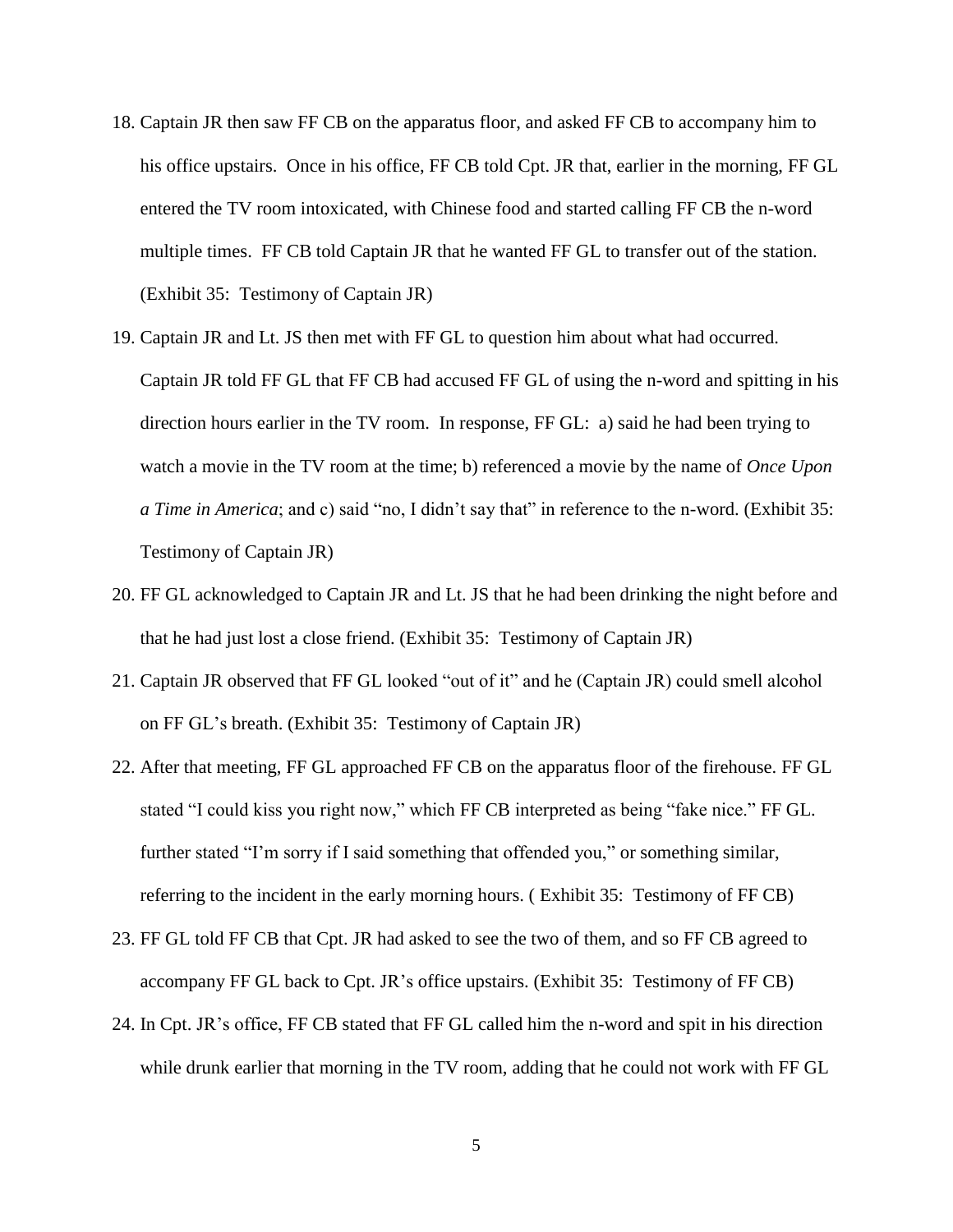anymore, and wanted him to transfer. FF GL told FF CB that he was sorry if he said

anything to offend FF CB. (Exhibit 35: Testimony of Cpt. JR)

25. When FF GL returned to work, the BFD placed FF GL on paid administrative leave while the

BFD conducted an investigation of FF CB's allegations. (Exhibit 35: Testimony of Dep.

Walsh)

26. The BFD asked everyone with information to complete a "5A" report and then interviewed

each of them. (Exhibit 35: Testimony of Dep. Walsh).

27. FF CB's 5A report, completed on December 14, 2018 states in part:

"I was in the TV room on my playstation 4 wearing headphones and talking to my girlfriend in a party chat … Around 12:10, I observed FF [GL] stumble into the TV room with a plate of food in his hand, visibly intoxicated. It was then confirmed through the smell of alcohol on his breath when he asked me 'if I wanted some Chinese food' to which I shook my head no.

Around 12:20, I was sitting on the brown leather recliner chair approximately 9 feet from FF Lavalle. He then said with a loathsome tone, ' $N***$ r....fucking  $n***$ r' and then proceeded to hock a loogie and spit twice. FF then follows with 'N\*\*\*\*r…I'll fuckin' fuck you up right now n\*\*\*\*r." He continued this rant for approximately 30-40 seconds. I then turned around to see if FF [GL] was possibly on the phone or watching a video, to which he was not.

My girlfriend who heard the entire interaction because FF [GL] wasn't quiet about it asked me if 'she heard what she thought she just heard' to which I replied 'yes, I'm gonna go now." I then ended the playstation party chat and proceeded to walk to the officers quarters." (Exhibit R6)

28. During an interview on January 18, 2019, FF CB's statement to investigators largely

mirrored his 5A report, except that he told investigators that Mr. LaVallee also said "Do you

want to fight me?" while in the TV Room. (Exhibit R16)

29. The BFD prepared a written summary of its investigation at the conclusion of the

investigation. Under the heading "Findings" on the final page of the 8-page summary dated

February 20, 2019, it states: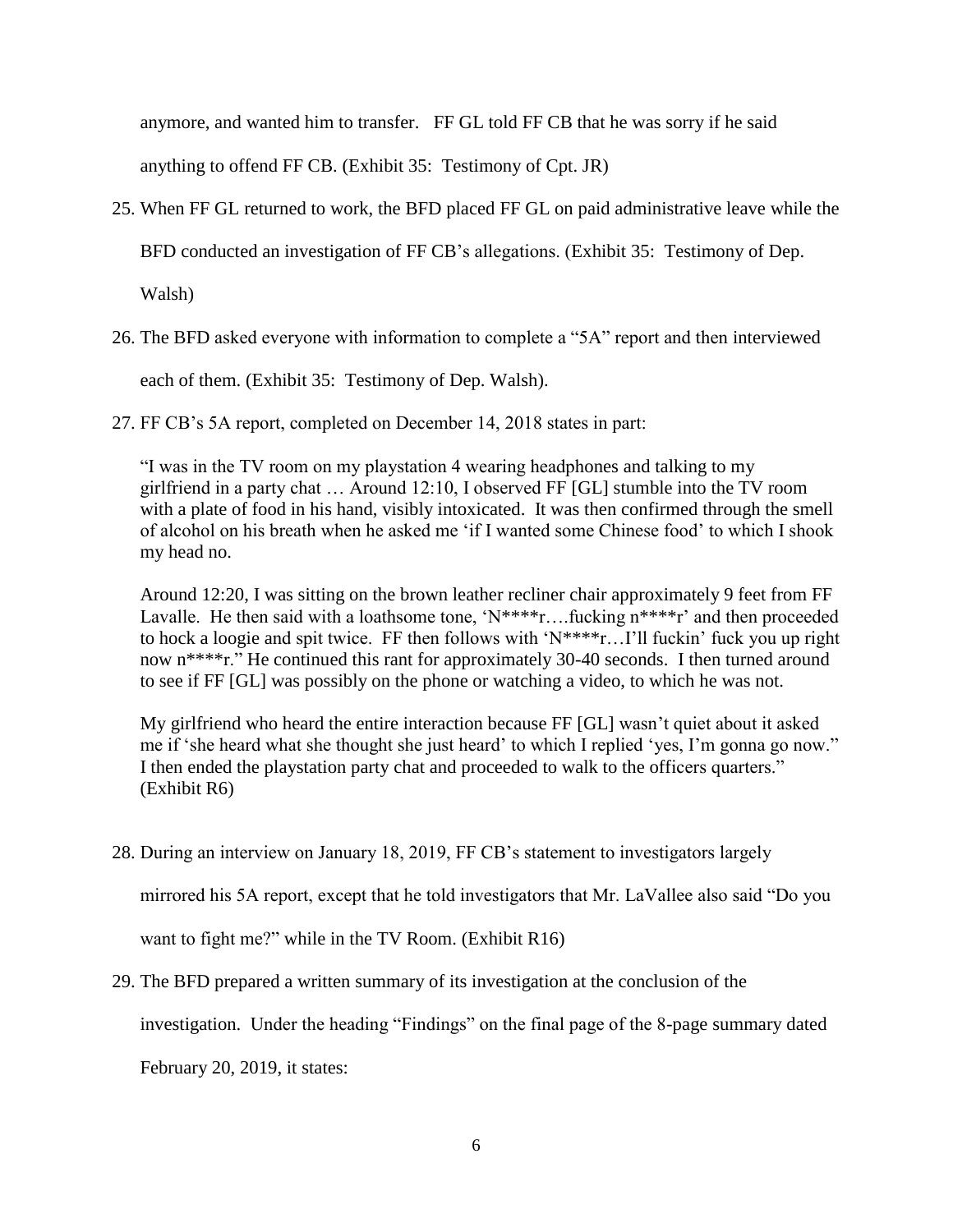"The investigators find that FF [GL] violated BFD's Rules and Regulations, including, but not limited to Rule 18.41, the City of Boston's Policy on Discrimination, Harassment and Retaliation and Zero Tolerance for Violence Policy when he made the following racial, threatening comments:

- $\bullet$  "N\*\*\*\*r...fucking  $n***r"$ "
- $\bullet$  "N\*\*\*\*r...I'll fuckin' fuck you up right now  $n***r$ " and
- "You fucking  $n^{***}r...$  do you want to fight me, I'll fuck you up"

and spit at FF [CB]. We base this finding on the totality of the information collected during the investigation, not merely on FF [GL]'s inability to remember the incident and his resulting inability to contradict or deny FF [CB]'s report. Rather, for the reasons detailed above, we find FF [CB]'s report credible." (Exhibit R16)

30. The BFD's February 20, 2019 investigative report does not make any finding that the

Appellants violated any BFD rules or regulations, but does state that "the investigators

hereby refer this matter to BFD's Personnel Division for further follow up, including a

review of additional violations of BFD Rules and Regulations." (Exhibit R16)

31. Two (2) days later, on February 22, 2019, FF CB signed and submitted an Equal

Employment Opportunity Commission (EEOC) charge of discrimination with the

Massachusetts Commission Against Discrimination (MCAD). That charge states in part:

"In or around December 12, 2018 I was working on Group 3 at the Boston Fire Department. Another firefighter, Mr. [GL] (White), entered the fire house after having been out drinking. [GL] was noticeably drunk, stumbling while walking around. At this point, I was speaking with my girlfriend, [CH], via headset.

[GL] began to say ' $F^{***}$ ing n\*\*\*r' or words to that effect and spitting towards me. [CH] overheard these comments and was surprised. I ended the call with [CH] and walked out of the room to inform Mr. [BS] and Mr. [MH] of what had happened. Mr. [BS] and Mr. [MH] removed [GL] from the room and put him into the bunkroom. Mr. Summering and Mr. Hayhurst did not inform the chief of this incident, as is standard protocol, stating that they would 'deal with it in the morning' or words to that effect." (emphasis added) (Exhibit A4)

32. FF GL was terminated on March 15, 2019. (Exhibit 35)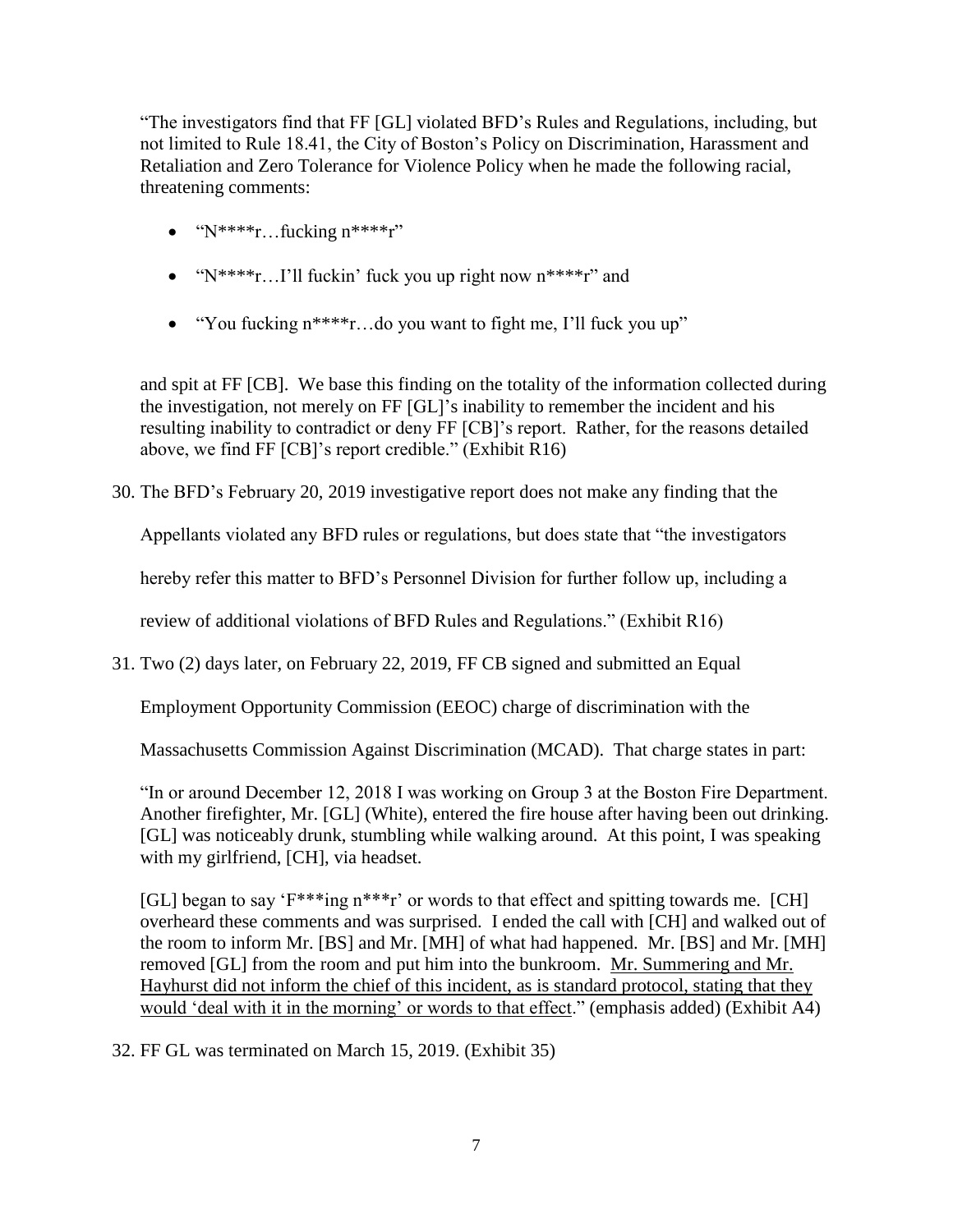33. Sometime after March 15, 2019, Chief David Walsh, Chief John Walsh and Deputy Chief

Robert Calobrisi met to discuss the Appellants' actions during the December 13, 2018 night

tour in question. (Testimony of Chief David Walsh)

34. On April 22, 2019 and April 27, 2019, the Appellants were suspended for two tours of duty

 $(i.e. - twenty-four hours each)$ . (Exhibit R19 and R23)

35. The suspensions letters stated in relevant part:

" … On December 13, 2018 at approximately 0100 hours, an off duty member of the Engine Company 8 entered the firehouse, under the influence of alcohol and then threatened and spit at another on-duty member of the firehouse. When a member, on or off duty, threatens another member of the department, it is the officers responsibility to promptly report offensive and inappropriate behavior to their superior officer immediately. Consequently, you shall receive a two (2) tour suspension for violation of Rule 18.44 (k); §§ (1) and (2), accompanied by an Official Reprimand." (Exhibits R19 and R23)

## 36. BFD Rule 18.44 states in full:

The following offenses are specifically forbidden:

- a. Conduct unbecoming a member, whether on or off duty, which tends to lower the service in the estimation of the public.
- b. Being intoxicated or under the influence of liquor, drugs, or controlled substances, while on duty or in uniform.
- c. Bringing intoxicating liquors or narcotic drugs onto department property or buildings or keeping or using the same thereon.
- d. Violation of any criminal law. Disrespect or insolence to a superior.
- e. Absence without official leave.
- f. Disrespect or insolence to a superior.
- g. Neglect of, evading, or shirking duty.
- h. Failure to respond with the apparatus or to respond at all to an alarm.
- i. Misdirecting apparatus by announcement of wrong box number or otherwise.
- j. Conduct prejudicial to good order.
- *k. Abusive or threatening language*

Threats and intimidating conduct jeopardize the safety of members of the department and interferes with the order and teamwork which is essential to a fire company. The department will not tolerate threatening and abusive conduct. Disciplinary action, including discharge, will be imposed for violations of 18.44(k).

Procedure for Investigating Threatening Conduct: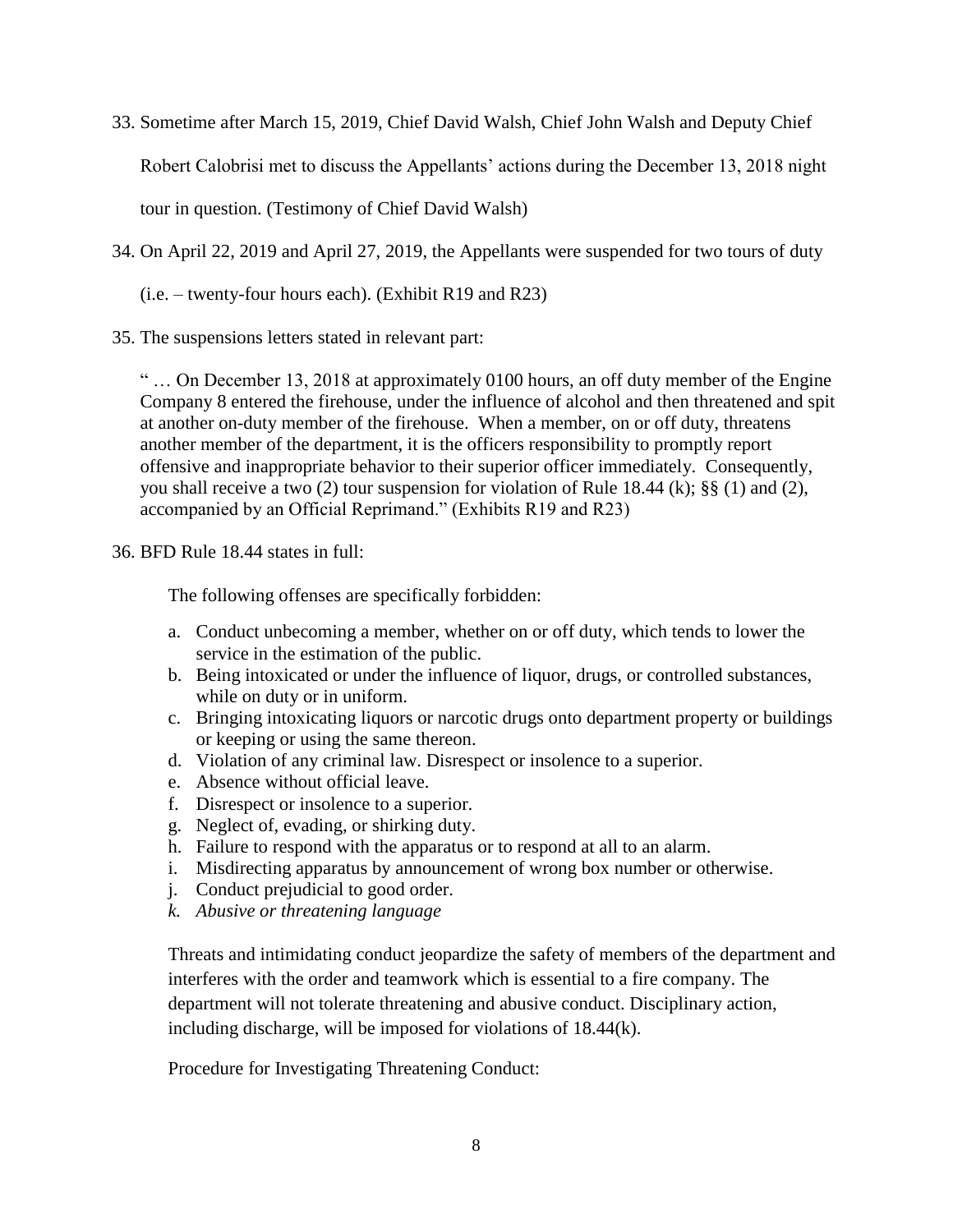- *1. When a member of the department threatens an officer or fire fighter with physical harm, the officer or fire fighter shall immediately notify his/her superior officer.*
- *2. The District Chief will be notified and promptly investigate the incident. If warranted, he shall notify the on-duty Deputy Fire Chief who will respond to the location. The Deputy Chief may relieve, with loss of pay, the member making threats for the remainder of the tour pursuant to G.L. c. 31, Section 41.*
- 3. If the member making threats refuses to leave quarters and/or becomes disruptive, the District Chief shall request an immediate response from the Fire Investigation Unit (FIU). If the FIU is not available, the Boston Police Department shall be notified.
- 4. The company officer shall prefer charges for the following violations: 18.44 (a), (e), (j), (k), and any other rule or regulation, which may be violated.
- 5. The FIU shall accompany any fire fighter or officer who appears in court as a witness in a criminal matter concerning threats made by a member of the department. The FIU shall remain with the witness as long as necessary. Before the member is allowed to return to duty, he/she shall report to the department medical examiner to determine fitness for duty.
- 6. Obscene, indecent, or profane language, particularly if habitually indulged in.
- 7. Untruthfulness or willful misrepresentation in matters affecting the department or its employees.
- 8. Loss, injury, or damage to department property through willfulness or carelessness.
- 9. Substance Abuse.

(Exhibit R1)

37. The BFD's "Harassment Free and Respectful Workplace Employment Rights and

Responsibilities" guidelines, distributed to firefighters between January and March of 2019,

references when an employee experiences "discrimination, harassment or retaliation, threats,

bullying or other inappropriate conduct ..". Those guidelines outline "What [an] Officer

[receiving a complaint] Must Do" stating: "When Officers become aware of such incidents,

they must immediately (within 24 hours) notify the Deputy Chief of Personnel and/or

Director of Human Resources." (Exhibit A3)

## *Legal Standard*

G.L. c. 31, § 43 provides:

"If the commission by a preponderance of the evidence determines that there was just cause for an action taken against such person it shall affirm the action of the appointing authority, otherwise it shall reverse such action and the person concerned shall be returned to his position without loss of compensation or other rights; provided, however, if the employee by a preponderance of evidence, establishes that said action was based upon harmful error in the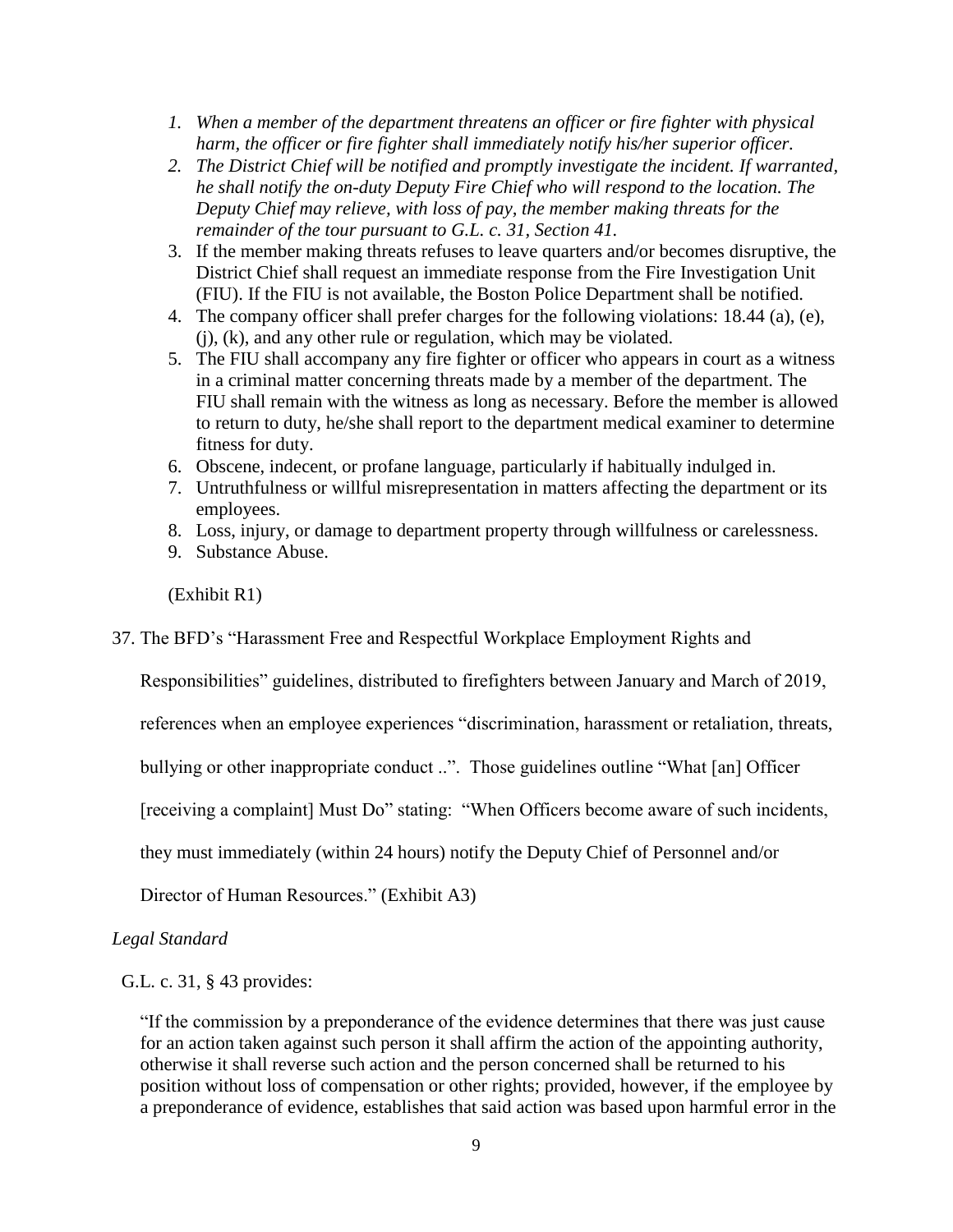application of the appointing authority's procedure, an error of law, or upon any factor or conduct on the part of the employee not reasonably related to the fitness of the employee to perform in his position, said action shall not be sustained, and the person shall be returned to his position without loss of compensation or other rights. The commission may also modify any penalty imposed by the appointing authority."

 An action is "justified" if it is "done upon adequate reasons sufficiently supported by credible evidence, when weighed by an unprejudiced mind; guided by common sense and by correct rules of law;" Commissioners of Civil Service v. Municipal Ct. of Boston, 359 Mass. 211, 214 (1971); Cambridge v. Civil Service Comm'n, 43 Mass.App.Ct. 300, 304 (1997); Selectmen of Wakefield v. Judge of First Dist. Ct., 262 Mass. 477, 482 (1928). The Commission determines justification for discipline by inquiring, "whether the employee has been guilty of substantial misconduct which adversely affects the public interest by impairing the efficiency of public service;" School Comm. v. Civil Service Comm'n, 43 Mass.App.Ct. 486, 488 (1997); Murray v. Second Dist. Ct., 389 Mass. 508, 514 (1983).

 The Appointing Authority's burden of proof by a preponderance of the evidence is satisfied "if it is made to appear more likely or probable in the sense that actual belief in its truth, derived from the evidence, exists in the mind or minds of the tribunal notwithstanding any doubts that may still linger there;" Tucker v. Pearlstein, 334 Mass. 33, 35-36 (1956).

 Under section 43, the Commission is required "to conduct a de novo hearing for the purpose of finding the facts anew;" Falmouth v. Civil Service Comm'n, 447 Mass. 814, 823 (2006) and cases cited. However, "[t]he commission's task.. .is not to be accomplished on a wholly blank slate. After making its de novo findings of fact, the commission does not act without regard to the previous decision of the [appointing authority], but rather decides whether 'there was reasonable justification for the action taken by the appointing authority in the circumstances found by the commission to have existed when the appointing authority made its decision',"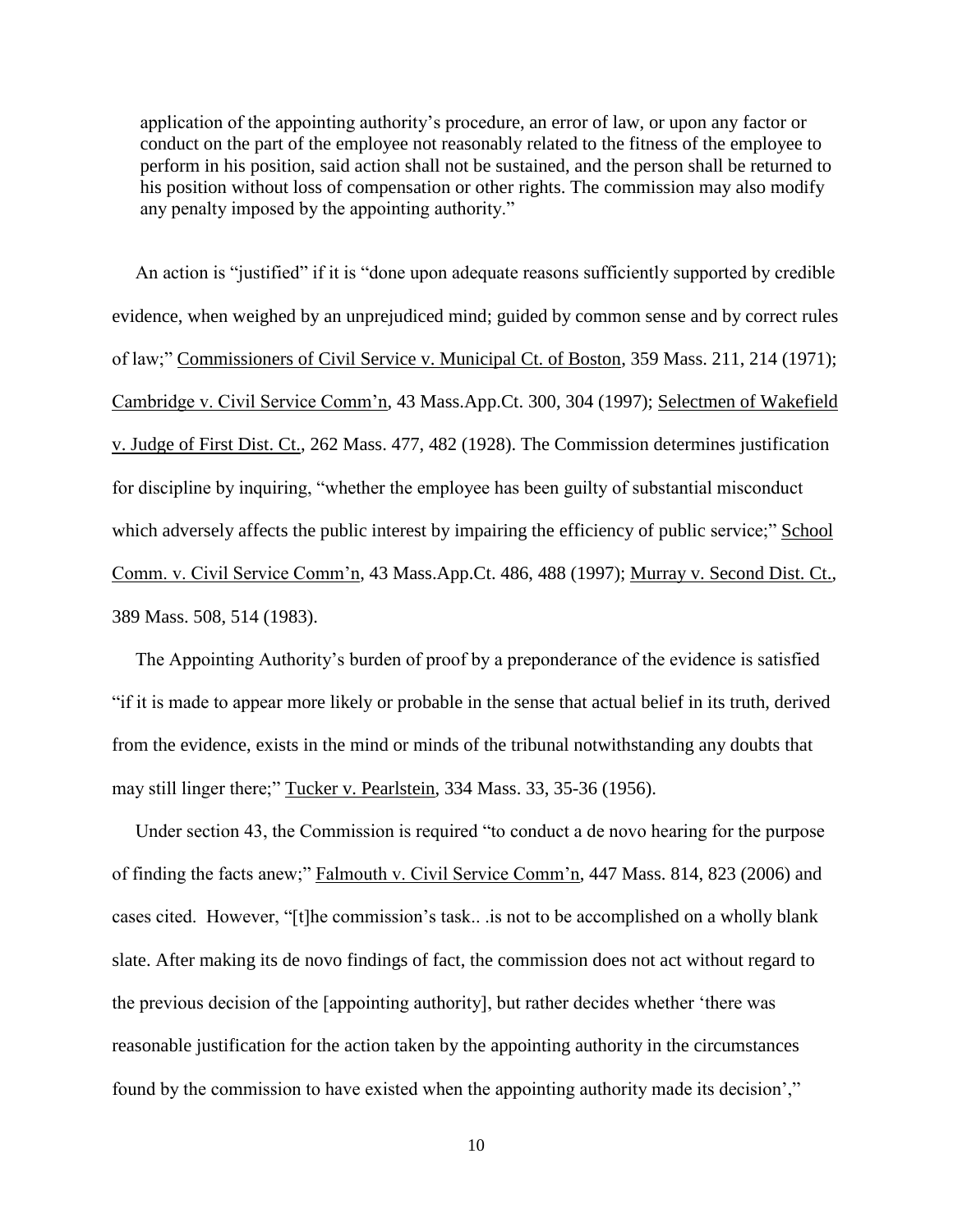which may include an adverse inference against a complainant who fails to testify at the hearing before the appointing authority; Id., quoting internally from Watertown v. Arria, 16 Mass.App.Ct. 331, 334 (1983) and cases cited.

### *Analysis*

 This matter began when an off-duty firefighter (FF GL), walked into the North End firehouse during the early morning hours so intoxicated that he could not remember what transpired in the TV room where on-duty Firefighter CB, a black firefighter, was sitting. FF GL entered the TV room in a drunken state, sat down in a chair next to FF CB, smelling of alcohol and eating Chinese food. FF GL left, then re-entered the TV Room, sitting down on recliner chairs approximately nine (9) feet behind FF CB; began spitting on the floor; and then said, "fucking nword".

 FF GL was subsequently terminated and appealed his termination to the Commission. I heard that appeal; made findings consistent with the above and, based on his abhorrent behavior, recommended that the Commission affirm the BFD's decision and deny FF GL's appeal. A unanimous Commission decision denying FF GL's appeal was issued on December 5, 2019.

 The BFD, here and in the prior appeal, also found that FF GL spat *at* FF CB in the TV Room that morning; and that FF GL stated: " $N***$ r...I'll fuckin' fuck you up right now  $n***$ r" and "You fucking n\*\*\*\*r…do you want to fight me, I'll fuck you up". Those findings are not supported by a preponderance of the evidence for the same reasons stated in the Commission's decision regarding FF GL. First, a review of the record shows that FF CB never actually stated (verbally or in writing) that FF GL spat *at* him. It appears that the word "at" was first used *by the BFD* in its investigative report. FF CB has, at different times, reported that FF GL was "spitting"; "spitting all over the place"; and/or "spitting toward me." Further, based on FF CB's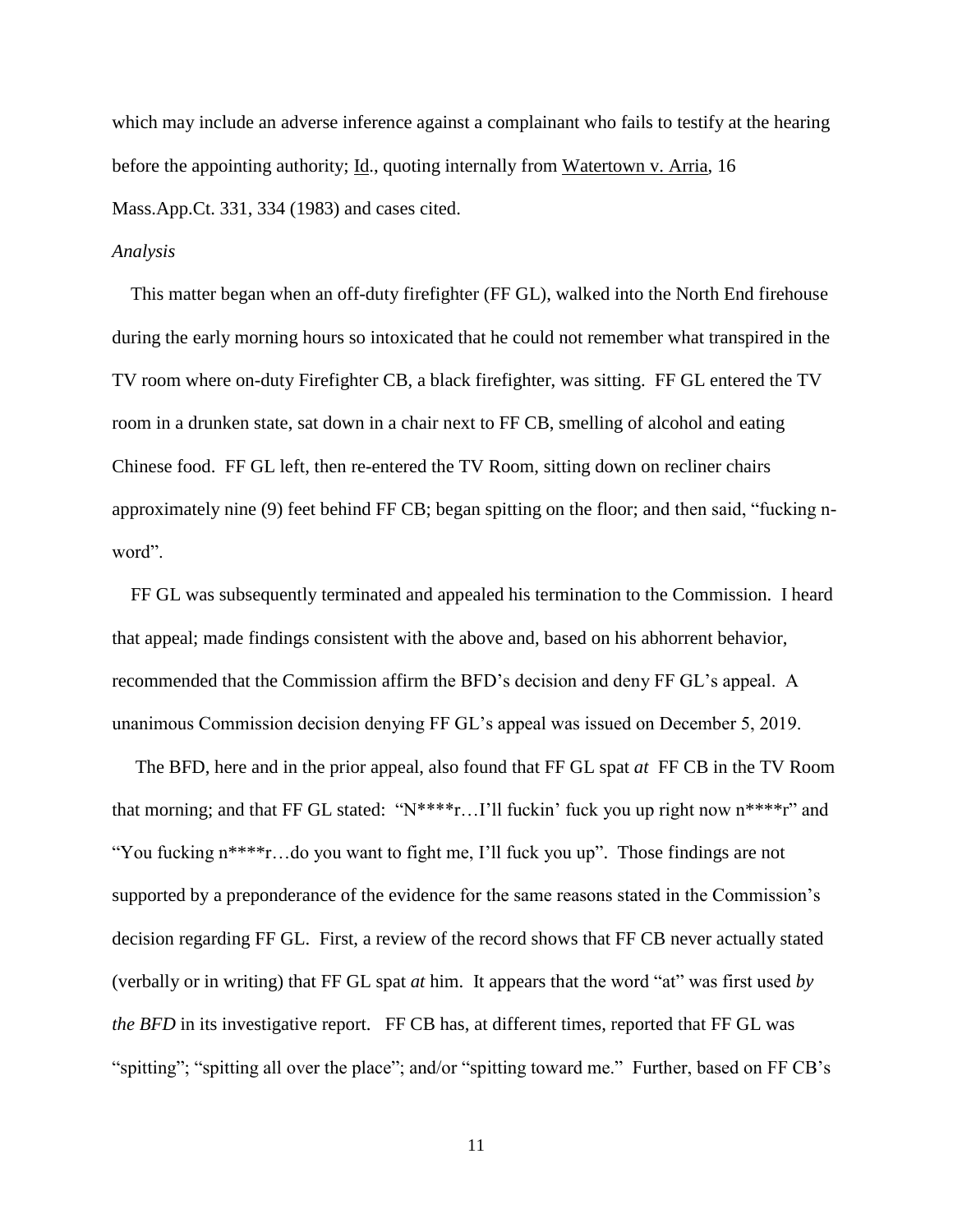own testimony and the enlarged color photographs he submitted during his testimony, FF CB was sitting in a large recliner chair with a tall back, facing in the opposite direction of FF GL, who was sitting on recliner chairs approximately nine (9) feet away. While the unsavory act of FF GL spitting on the floor while eating Chinese food and uttering the n-word, standing alone, represents substantial misconduct, the record doesn't support the allegation that FF GL was spitting *at* FF CB that morning.

 The preponderance of the evidence also does not support the finding that FF GL stated "I'll fuck you up" and/or that he challenged FF CB to a physical fight. Based on FF CB's own 5A statement, his girlfriend heard the entire interaction between FF CB and FF GL. As referenced above, she testified only to hearing FF GL: "you fucking n-word", but did not testify to hearing the additional statements referenced above. FF CB has offered divergent statements and testimony in an apparent attempt to explain this discrepancy, including belated statements that he was "muting" and "unmuting" the headphones or that he temporarily removed the headphones at one point. That's not consistent with his 5A statement and didn't ring true to me – at all. Further, based on the credible testimony of Fire Lt. Summering and Fire Lt. Hayhurst, FF CB, immediately after the interaction, did not tell them that Mr. FF GL had made these additional threatening statements. Finally, although FF CB made this allegation regarding the additional comments in this 5A report, his own EEOC complaint does not allege that Mr. FF GL made these additional threatening comments.

 That turns to the instant appeals regarding the Appellants. The BFD's notice of discipline to the Appellants states:

<sup>&</sup>quot;"... On December 13, 2018 approximately 0100 hours, an off duty member of the Engine Company 8 entered the firehouse, under the influence of alcohol and then threatened and spit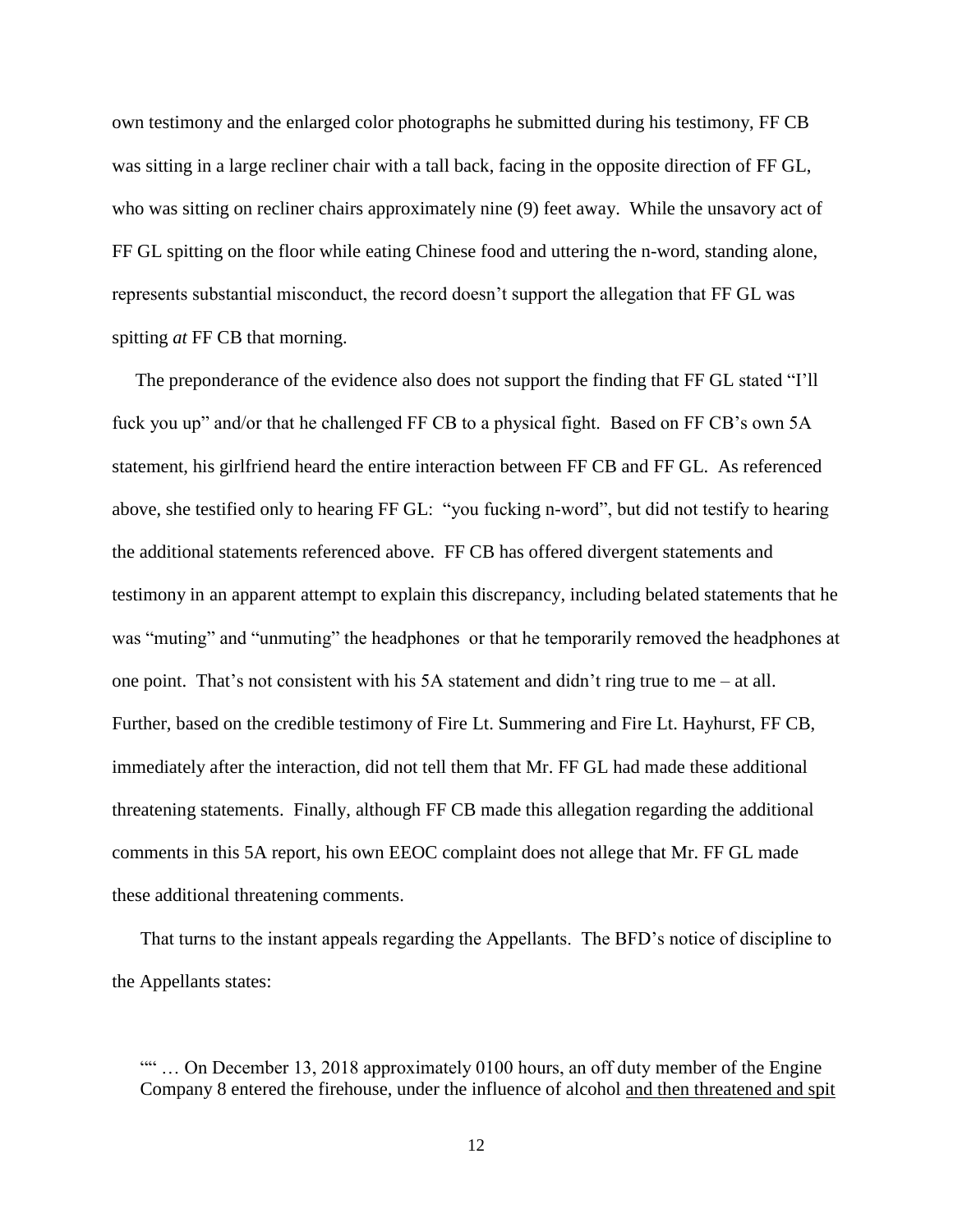at another on-duty member of the firehouse. When a member, on or off duty, threatens another member of the department, it is the officers responsibility to promptly report offensive and inappropriate behavior to their superior officer immediately. Consequently, you shall receive a two (2) tour suspension for violation of Rule 18.44 (k); §§ (1) and (2), accompanied by an Official Reprimand." (emphasis added)

 As referenced above, the preponderance of the evidence does not support the BFD's conclusion that FF GL "threatened and spit" at FF CB. Nor does the preponderance of the

evidence support the BFD's conclusion that FF CB made those allegations to the Appellants.

Rather, the preponderance of the evidence supports the credible testimony of the Appellants,

that FF CB told Lt. Summering, with Lt. Hayhurst nearby: "You better get fucking [FF GL]

out of the TV room before I punch him in the face. He's drunk, he's saying [n-word] this, [n-

word] that, and spitting on the floor."

The rules cited by the BFD as allegedly having been violated here state:

*"When a member of the department threatens an officer or fire fighter with physical harm, the officer or fire fighter shall immediately notify his/her superior officer."*

*"The District Chief will be notified and promptly investigate the incident. If warranted, he shall notify the on-duty Deputy Fire Chief who will respond to the location. The Deputy Chief may relieve, with loss of pay, the member making threats for the remainder of the tour pursuant to G.L. c. 31, Section 41."*

 Since FF GL did not threaten FF CB with physical harm, nor did FF CB make such an allegation to the Appellants, the Appellants did not violate these rules. Likely sensing that potential outcome, the BFD, as part of the proceedings before the Commission, sought to expand the reasons why the Appellants may have violated these rules.

 For the first time, the BFD argued that the Appellants violated this rule by failing to immediately notify the Deputy Fire Chief that *FF CB* told the Appellants that he (FF CB) would punch *FF GL* in the face if the Appellants did not get FF GL out of the TV Room. First, the notice of discipline never referenced this allegation. Rather, the notice specifically references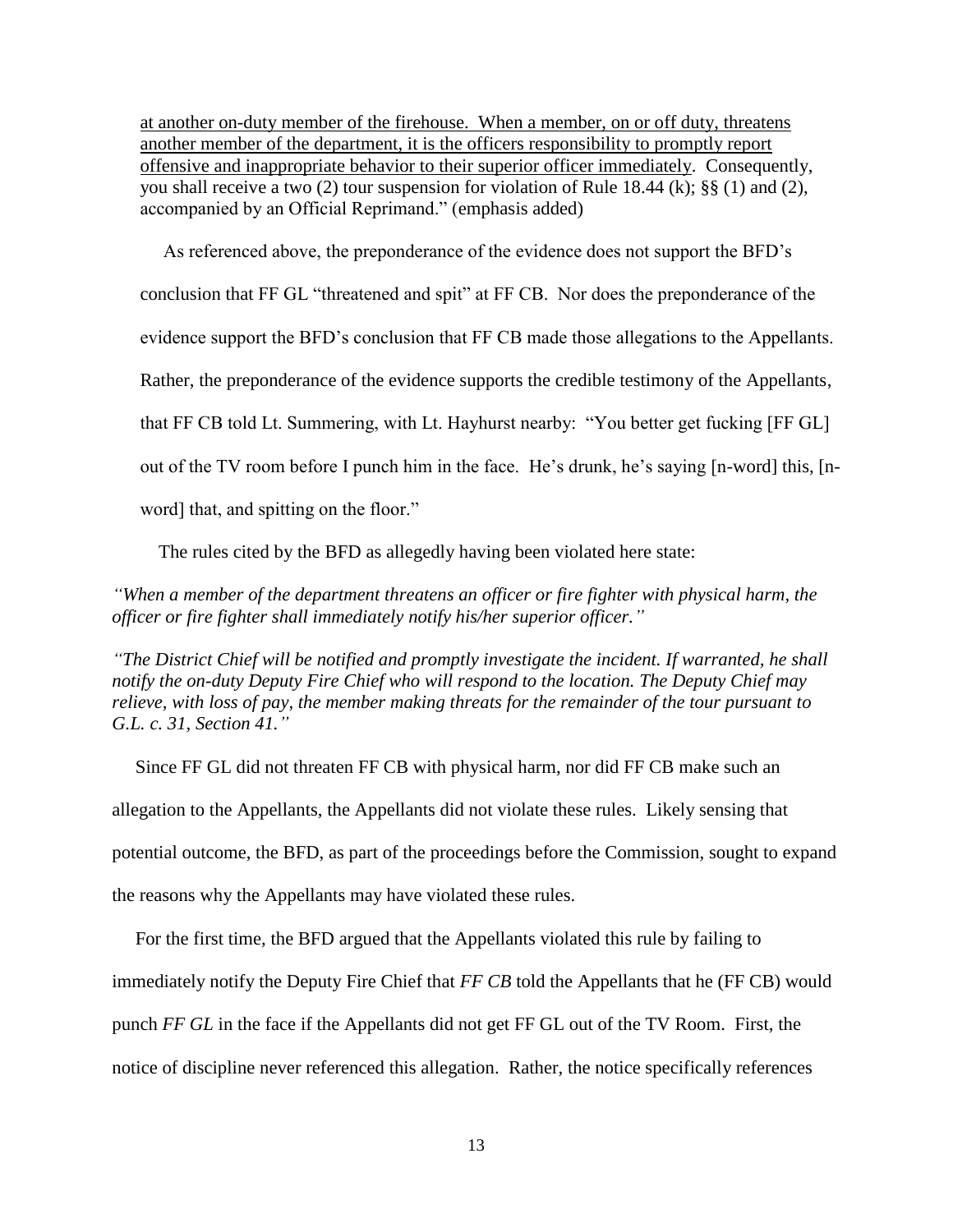the alleged failure by the Appellants to notify the Deputy Fire Chief about FF GL's threats against FF CB, which never happened. Second, after conducting a thorough investigation, and viewing FF CB's statements in the proper context, the BFD exercised wise judgment and chose not to pursue charges against FF CB for making these statements. That is precisely the same type of sound judgment that the Appellants used that night when they did not immediately report FF CB's "threats" to the Deputy Fire Chief.

 What the Appellants did do, both immediately, and within hours, appears both reasonable and consistent with BFD rules and guidelines. They acted immediately to diffuse a volatile situation and remove FF GL from the TV Room. They checked in with FF CB at least twice during the shift. Between 6:30 and 7:00 A.M. that same morning, they both immediately notified their incoming superior officers about what occurred, knowing that this serious matter would need to be reported up the chain of command.

 Remarkably, one of the first actions taken by the incoming superior officers was to bring FF CB and FF GL together, in the same room, a head-scratching decision that had the potential of escalating a situation that the Appellants had effectively de-escalated hours earlier. Yet, the Appellants, neither of whom had previously faced discipline in their combined forty years of service, were each suspended for two tours. After carefully reviewing the entire record and all of witness testimony, it appears, to me, that the only logical explanation for the BFD's decision to pursue discipline against the Appellants, months after the events of December 13, 2018, relates to the allegation in FF CB's MCAD filing in which he states in part: "Mr. Summering and Mr. Hayhurst did not inform the chief of this incident, as is standard protocol, stating that they would 'deal with it in the morning' or words to that effect."